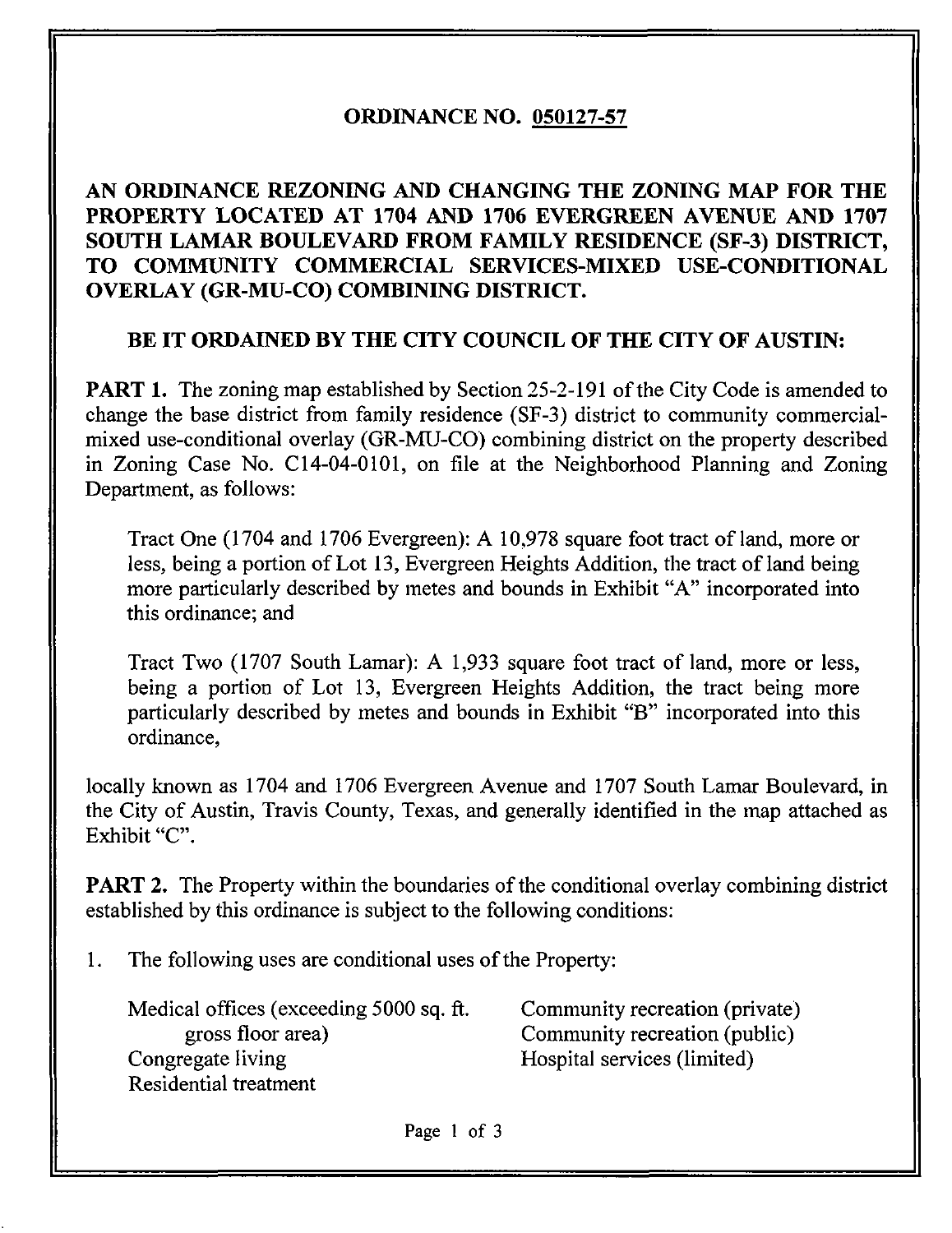- 2. The following uses are prohibited uses of the Property:
	- Art workshop Automotive repair services Automotive washing (of any type) Business support services Communications services Exterminating services Funeral services Hotel-motel Indoor sports and recreation Outdoor sports and recreation Research services Theater

Automotive rentals Automotive sales Business or trade school Commercial off-street parking Drop-off recycling collection facility Financial services General retail sales (general) Indoor entertainment Outdoor entertainment Pawn shop services Restaurant (general) Hospital services (general)

- 3. A site plan or building permit for the Property identified as Tract One may not be approved, released, or issued, if the completed development or uses of Tract One, considered cumulatively with all existing or previously authorized development and uses, generate traffic that exceeds 2,000 trips per day.
- 4. A site plan or building permit for the Property identified as Tract Two may not be approved, released, or issued, if the completed development or uses of Tract Two, considered cumulatively with all existing or previously authorized development and uses, generate traffic that exceeds 2,000 trips per day.
- 5. If vehicular access is permitted from Tract Two to South Lamar Boulevard then vehicular access shall be prohibited from Tract Two to Evergreen Avenue. All vehicular access to Tract Two shall be from other adjacent public streets or through other adjacent property.

Except as specifically restricted under this ordinance, the Property may be developed and used in accordance with the regulations established for the community commercial (GR) base district and other applicable requirements of the City Code.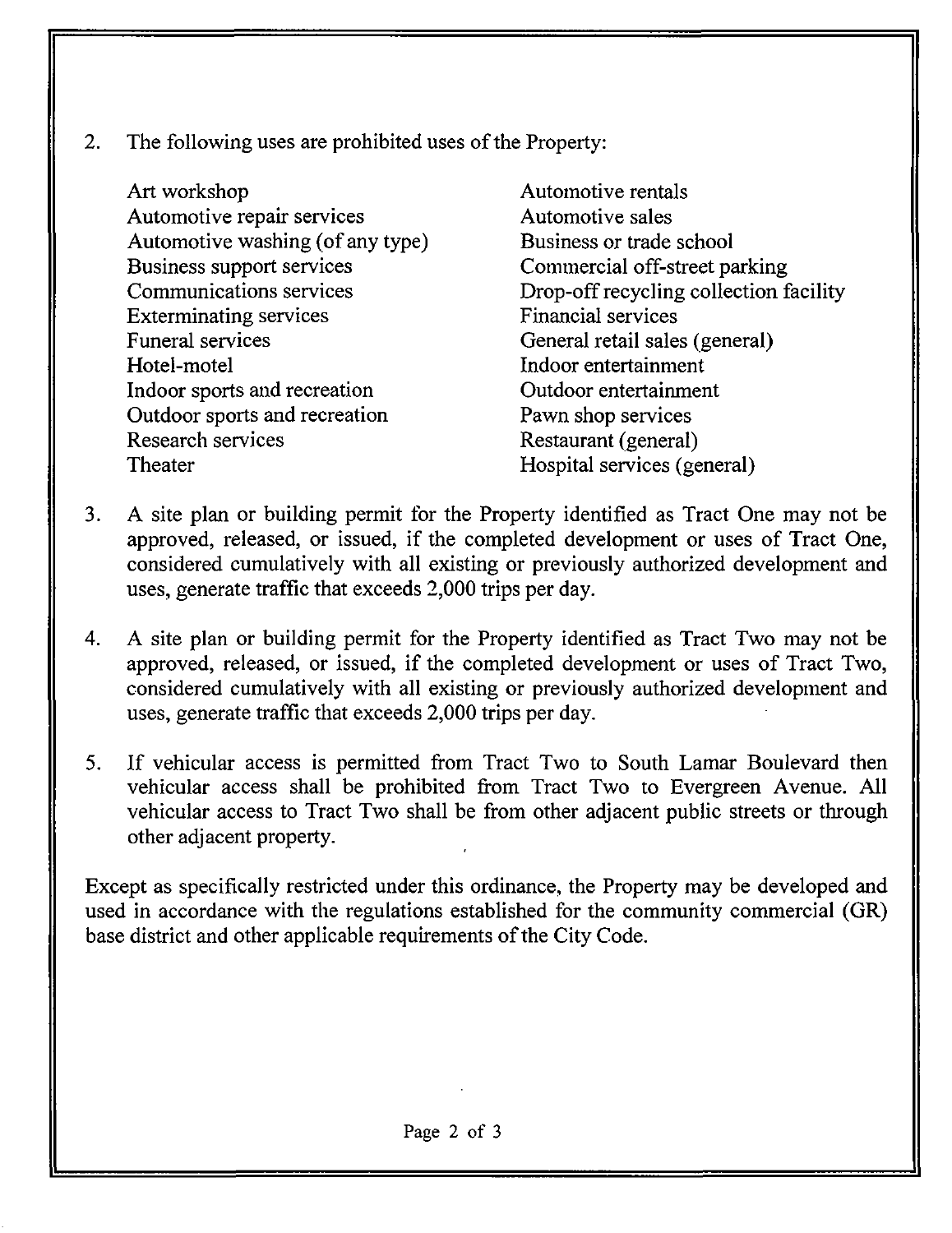PART 3. This ordinance takes effect on February 7, 2005. PASSED AND APPROVED S<br>S<br>S<br>S Wn Wi January 27 \_\_\_\_\_ 2005 Will Wyrk Mayor APPROVED: ATTEST: David Allan Smith Shirley  $\mathsf{A}$ . Brown City Clerk City Attorney Page 3 of 3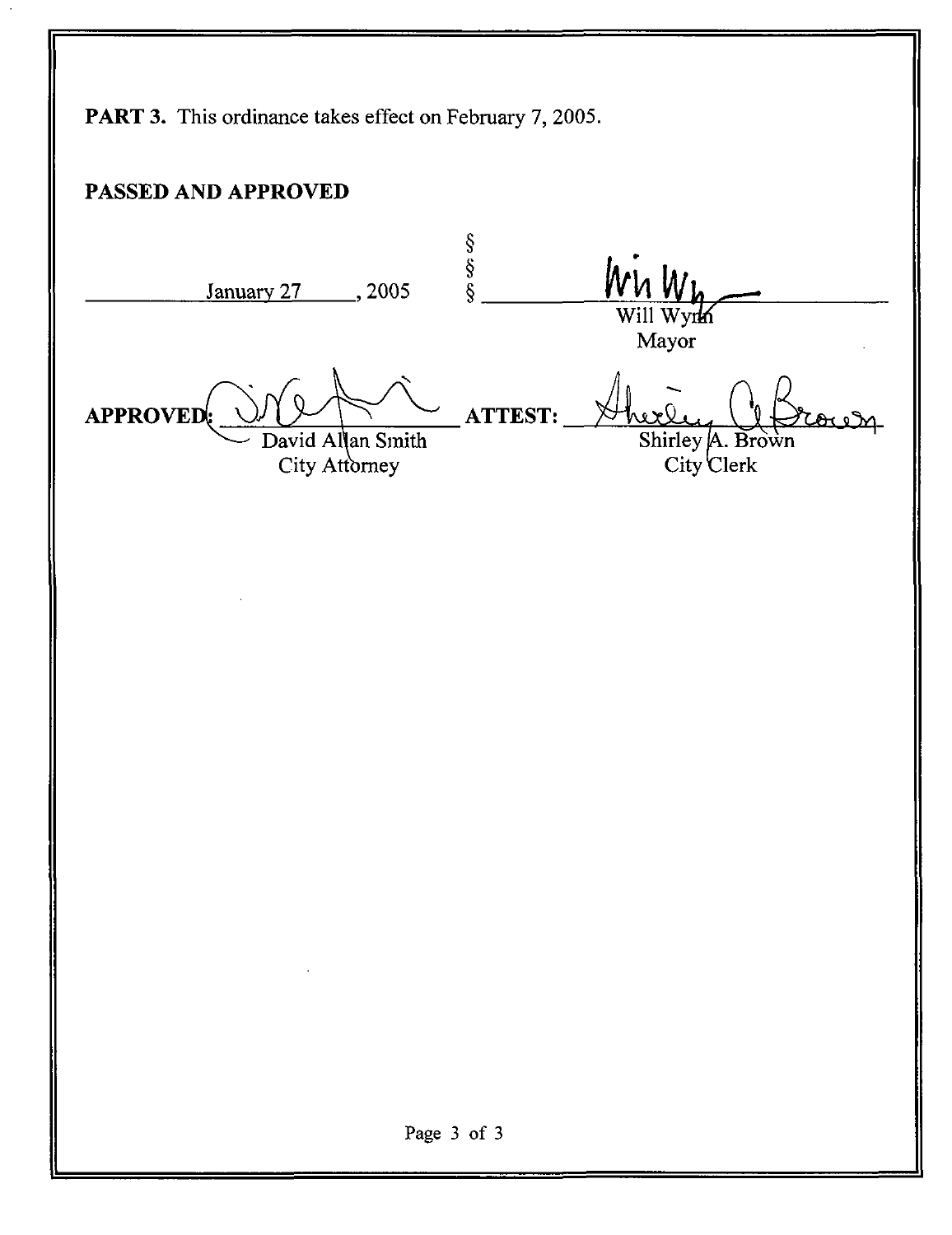#### FIELD NOTES FOR 170141700 EJEOGROU AJE. ! 0, 978 SQUARE FEET OF LANL

### $EXH \times G$   $\tau$   $A$

FIELD NOTES FOR A 10,978 SQUARE FEET OF LAND, MORE OR LESS, BEING A PORTION OF LOT 13 OF "EVERGREEN HEIGHTS ADDITION", A SUBDIVISION IN TRAVIS COUNTY, TEXAS, OF RECORD IN VOLUME Z AT PAGE 614 OF THE DEED RECORDS OF TRAVIS COUNTY, TEXAS, BEING FURTHER DESCRIBED AS BEING ALL OF A PARCEL OF LAND CONVEYED TO W.O. HARPER IN VOLUME 2886 AT PAGE 277 OF THE DEED RECORDS OF TRAVIS COUNTY, TEXAS AND A PORTION OF A PARCEL OF LAND CONVEYED TO W.O. HARPER IN VOLUME 1566 AT PAGE 289 OF THE DEED RECORDS OF TRAVIS COUNTY, TEXAS, SAID 10,978 SQUARE FEET OF LAND, MORE OR LESS, BEING MORE PARTICULARLY DESCRIBED BY METES AND BOUNDS AS FOLLOWS :

Beginning for reference at an iron pin, found, being the Southeast corner of Lot 13 of "Evergreen Heights Addition", a subdivision in Travis County, Texas, of record in Volume Z at Page 614 of the Deed Records of Travis County, Texas, also being the Southeast corner of a parcel of land described as Second Tract in Volume 3505 AT Page 22 of the Deed Records of Travis County, Texas, also being located on the East line pf a Street Deed to the City of Austin as recorded in Volume 3812 at Page 354 of the Deed Records of Travis County, Texas;

Thence N 30-37-55 E along the East line of the aforementioned Second Tract, said line also being the East line of the aforementioned Street Deed and the East line of the aforementioned Lot 13, for a distance of 49.82 feet, to a pipe, found, being the PLACE OF BEGINNING, and being the Northeast corner of the aforementioned Second Tract, also being the Northeast corner of the aforementioned Street Deed, also being the Southeast corner of a parcel of land conveyed to W.O. Harper in Volume 2886 at Page 277 of the Deed Records of Travis County, Texas and being the Southeast corner of Subject Tract;

THENCE traveling inside the aforementioned Lot 13, for the following five (5) courses and distances :

- 1. N 61-29-02 W along the South line of the aforementioned W.O. Harper Tract (Vol. 2886 / Pg. 277), said line also being along the North line of the aforementioned Second Tract and said line being along the North line of the aforementioned Street Deed and passing the Northwest corner of the aforementioned Street Deed, being a traveled distance of 99.81 feet, to a pipe, found, being the Southwest corner of the aforementioned W.O. Harper Tract (Vol. 2886 / Pg. 277);
- 2. N 30-28-27 E along the West line of the aforementioned W.O. Harper Tract, for a distance of 50.02 feet, to a pipe, found, being the Northwest corner of the aforementioned W.O. Harper Tract and being located on the South line of another tract of land conveyed to W.O. Harper in Volume 1566 at Page 289 of the Deed Records of Travis County, Texas;
- 3. N 61-54-03 W along the South line of the aforementioned W.O. Harper Tract (Vol. 1566 / Pg. 289), for a distance of 26.68 feet, to a point, the most Westerly Southwest corner of Subject Tract;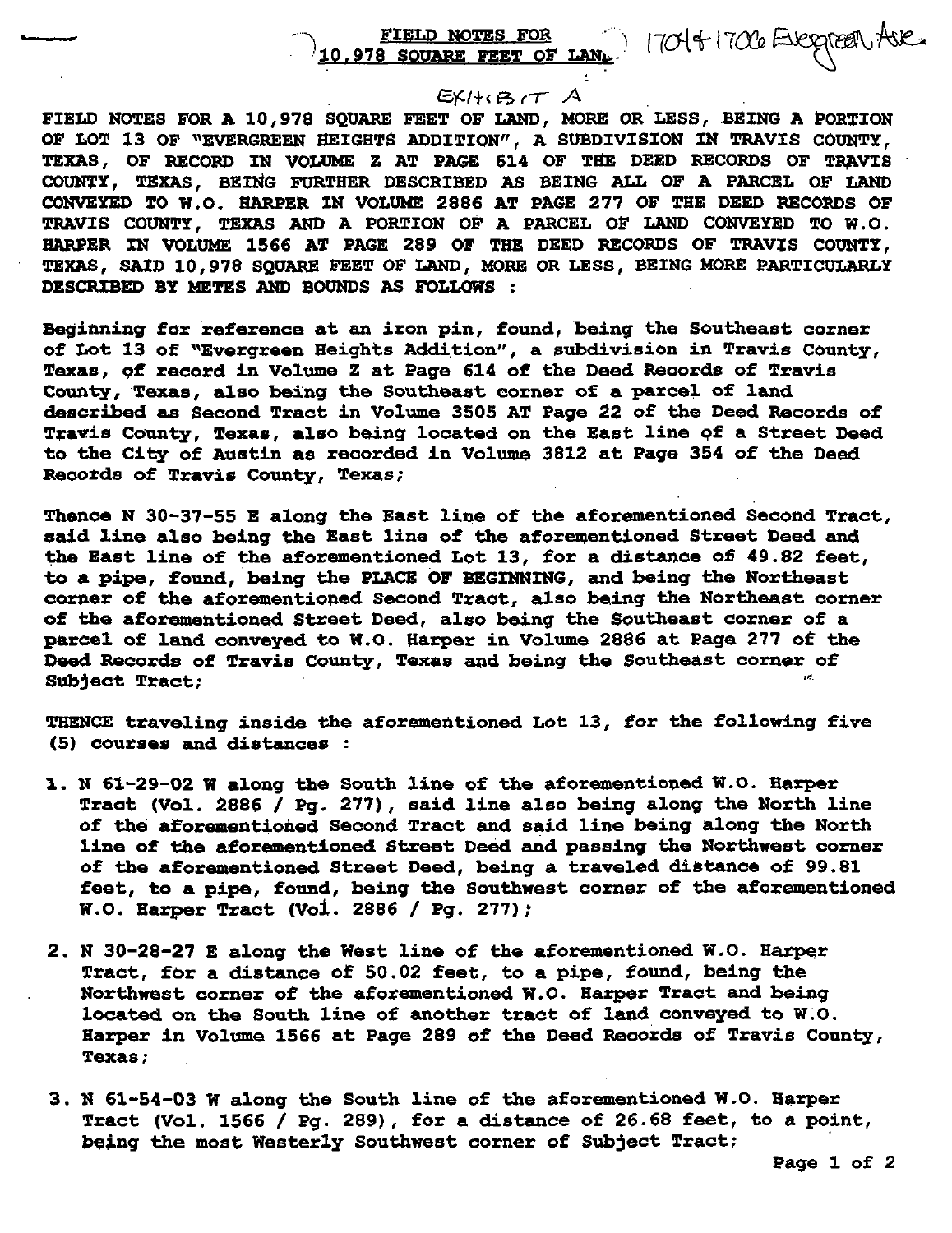- Along a curve to the left, passing into and through the aforementioned W.O. Harper Tract (Vol. 1566 / Pg. 289) , said curve having a radius of 2970.04 feet and an arc distance of 51.43 feet, whose chord bears N 43-28-04 E for a distance of 51.43 feet, to a point, being located on the North line of the aforementioned W.O. Harper Tract (Vol. 1566 / Pg. 289) and being the Northwest corner of Subject Tract;
- 5. S 61-38-57 E along the North line of the aforementioned W.O. Harper Tract (Vol. 1566 / Pg. 289), for a distance of 114.80 feet, to a point, being the Northeast corner of the aforementioned W.O. Harper Tract (Vol. 1566 / Pg. 289) , also being located on the East line of the aforementioned Lot 13, also being located on the West R.O.W. line of Evergreen Avenue and being the Northeast corner of Subject Tract;

THENCE along the East line of the aforementioned Lot 13 and the West R.O.W. line of Evergreen Avenue, for the following TWO (2) courses and distances :

- 1. S 30-24-00 W along the East line of the aforementioned W.O. Harper Tract (Vol. 1566 / Pg. 289), for a distance of 49.93 feet, to a ppint, being the Southeast corner of the aforementioned W.O. Harper Tract (Vol. 1566 / Pg. 289) and being the Northeast corner of the other aforementioned W.O. Harper Tract (Vol. 2886 / Pg. 277);
- 2. S 30-24-00 W along the East line of the aforementioned W.O. Harper Tract (Vol. 2886 / Pg. 277), for a distance of 49.94 feet, to the PLACE OF BEGINNING, containing 10,978 square feet of land, more or less.

I, LEO GORDON STEARNS, JR., A REGISTERED PROFESSIONAL LAND SURVEYOR, DO CERTIFY THAT THE COURSES, DISTANCES AND AREA WERE DETERMINED BY A SURVEY ON THE GROUND AND ARE TRUE AND CORRECT. GIVEN UNDER MY HAND AND SEAL, THIS THE 21<sup>st</sup> DAY OF NOVEMBER, 2003.

Two the 10

LEO GORDON STEARNS, JR. REGISTERED PROFESSIONAL LAND SURVEYOR / NO. 4649 STEARNS AND ASSOCIATES, INC. 11303 TEDFORD STREET / AUSTIN, TEXAS / 78753 PHONE NUMBER : (512) 836-0533 JOB NUMBER : 19998 (19803)

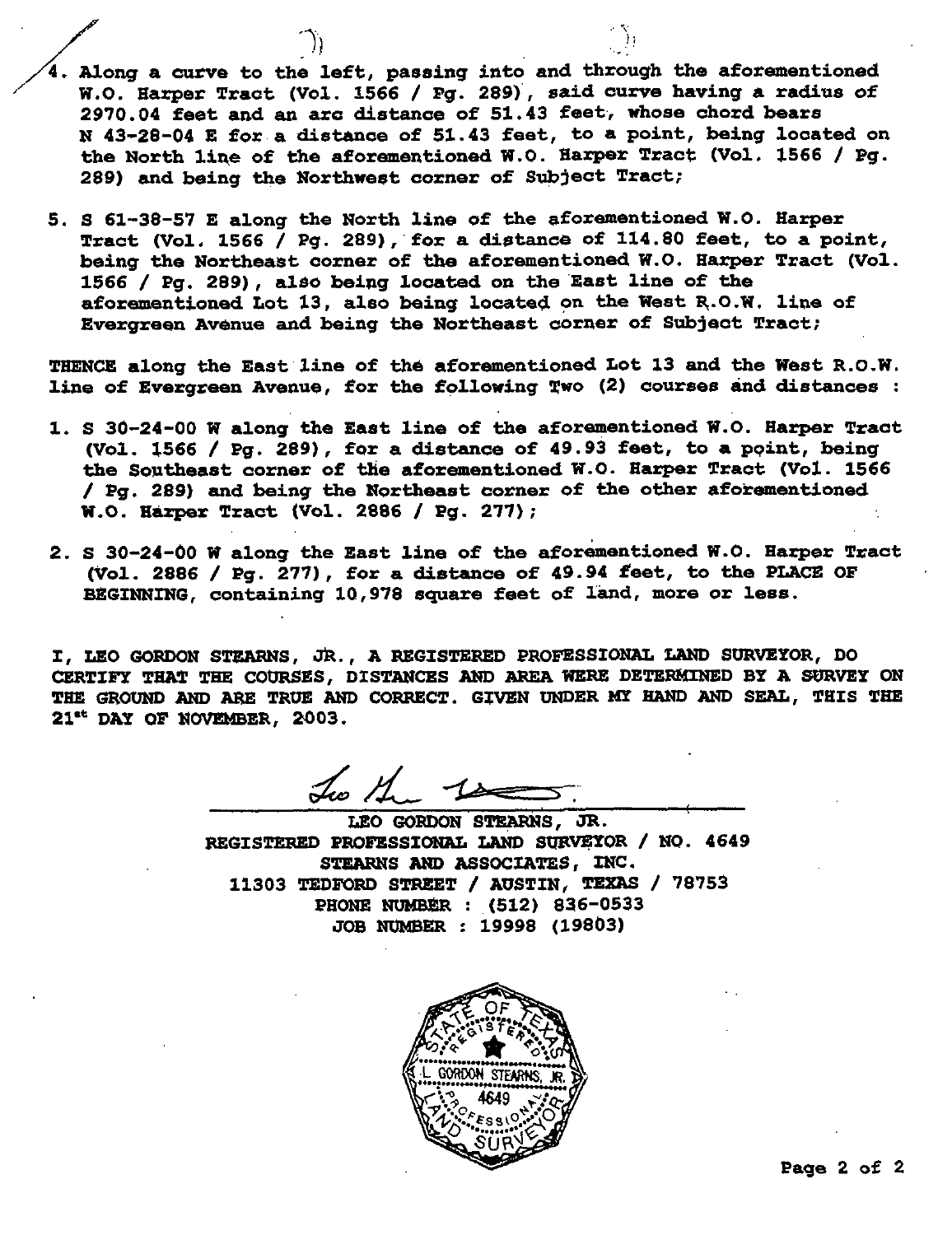### FIELD NOTES FOR 1933 SQUARE FEET OF LAND

1707 SoLamar Blvd.

### $E(Y|Y)$  $B$  $T$  $B$

FIELD NOTES FOR A 1933 SQUARE FEET OF LAND, MORE OR LESS, BEING A PORTION OF LOT 13 OF "EVERGREEN HEIGHTS ADDITION", A SUBDIVISION IN TRAVIS COUNTY, TEXAS, OF RECORD IN VOLUME Z AT PAGE 614 OF THE DEED RECORDS OF TRAVIS COUNTY, TEXAS, BEING FURTHER DESCRIBED AS BEING A PORTION OF A PARCEL OF LAND CONVEYED TO JOSEPHINE VALDES IN VOLUME 594 AT PAGE 619 OF THE DEED RECORDS OF TRAVIS COUNTY, TEXAS, BEING FURTHER DESCRIBED AS BEING A PORTION OF A PARCEL OF LAND DESCRIBED AS FIRST TRACT IN VOLUME 3505 AT PAGE 22 OF THE DEED RECORDS OF TRAVIS COUNTY, TEXAS, SAID 1933 SQUARE FEET OF LAND, MORE OR LESS, BEING MORE PARTICULARLY DESCRIBED BY METES AND BOUNDS AS FOLLOWS :

Beginning for reference at an iron pin, found, being the Southeast corner of Lot 13 of "Evergreen Heights Addition", a subdivision in Travis County, Texas, of record in Volume Z at Page 614 of the Deed Records of Travis County, Texas, also being the Southeast corner of a parcel of land described as Second Tract in Volume 3505 AT Page 22 of the Deed Records of Travis County, Texas, also being located on the East line of a Street Deed to the City of Austin as recorded in Volume 3812 at Page 354 of the Deed Records of Travis County, Texas;

Thence N 61-29-02 W passing into and through the aforementioned Street Deed, along the South line of the aforementioned Lot 13, said line also being the South line of the aforementioned Second Tract, for a distance of 110.28 feet, to a point, being the PLACE OF BEGINNING, and being the Southwest corner of the aforementioned Second Tract, also being the Southeast corner of a parcel of land described as First Tract in Volume 3505 at Page 22, also being the Southeast corner of a parcel of land conveyed to Josephine Valdes in Volume 594 at Page 619 of the Deed Records of Travis County, Texas and being the Southeast corner of Subject Tract;

THENCE N 61-29-02 W continuing along the South line of the aforementioned Lot 13, said line also being the South line of the aforementioned First Tract and the aforementioned Josephine Valdes Tract, for a distance of 42.07 feet, to a point, being the Southwest corner of Subject Tract;

THENCE traveling inside the aforementioned Lot 13, said line also passing into and through the aforementioned First Tract and the aforementioned Josephine Valdes Tract, along a curve to the left, with a radius of 2970.04 feet and an arc distance of 52.04 feet, whose chord bears N 45-27-54 E for a distance of 52.04 feet, to a point, being located on the North line of the aforementioned First Tract and the aforementioned Josephine Valdes Tract, and being the Northwest corner of Subject Tract;

THENCE S 61-29-62 F along the North line of the aforementioned First Tract and the aforementioned Josephine Valdes Tract, for a distance of 35%59\* feet, to a point, being the Northeast corner of the aforementioned First Tract and the aforementioned Josephine Valdes Tract, also being the Northwest corner of the aforementioned Second Tract and being the Northeast corner of Subject Tract;

Page 1 of 2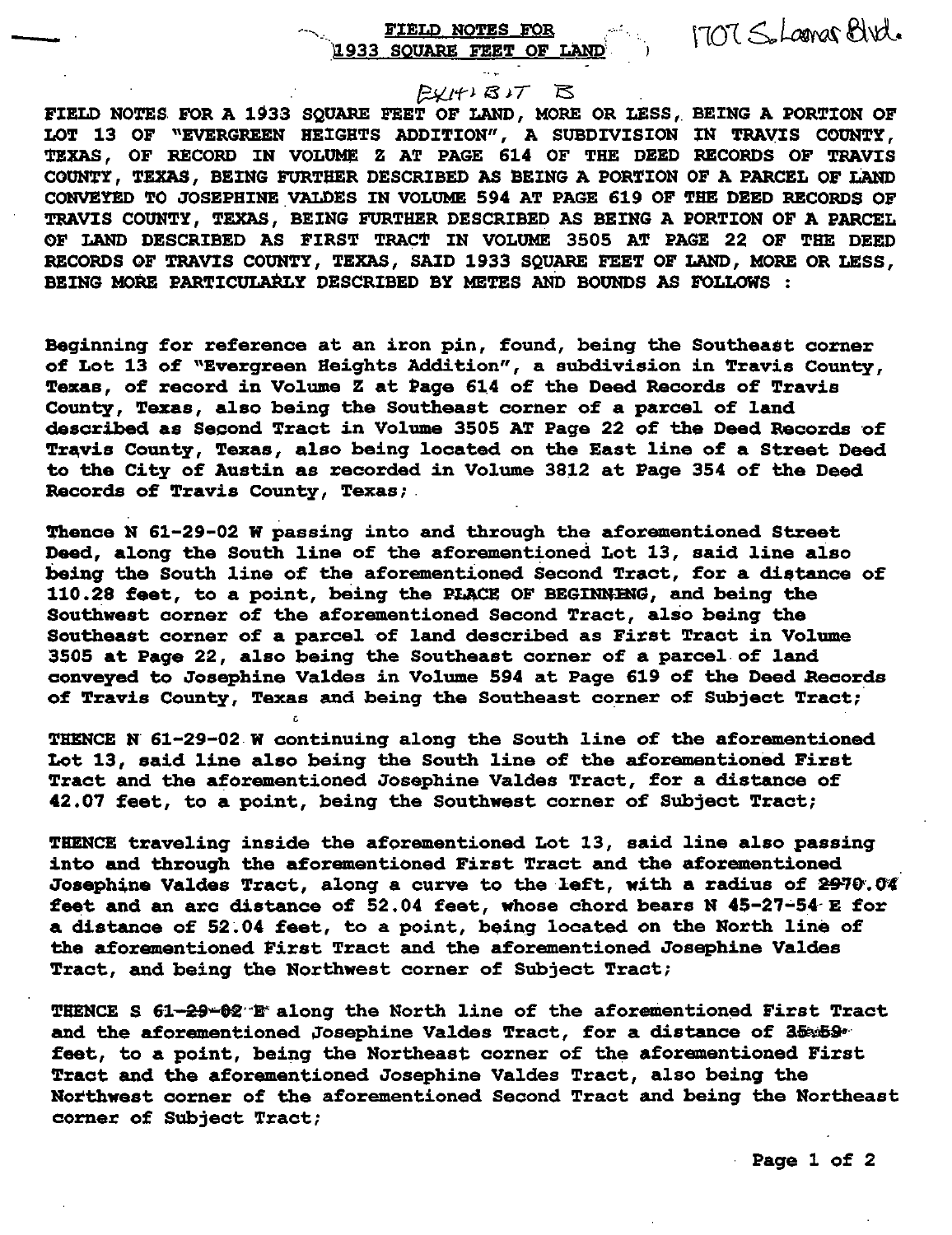THENCE  $$38-24-59$  W along the East line of the aforementioned First Tract and the aforementioned Josephine Valdes Tract, said line also being the West line of the aforementioned Second Tract, for a distance of  $50.53$ \*feet, to the PLACE OF BEGINNING, containing 1933 square feet of land, more or less.

I, LEO GORDON STEARNS, JR., A REGISTERED PROFESSIONAL LAND SURVEYOR, DO CERTIFY THAT THE COURSES, DISTANCES AND AREA WERE DETERMINED BY A SURVEY ON THE GROUND AND ARE TRUE AND CORRECT. GIVEN UNDER MY HAND AND SEAL, THIS THE 21st DAY OF NOVEMBER, 2003.

LEO GORDON STEARNS, JR. REGISTERED PROFESSIONAL LAND SURVEYOR / NO. 4649 STEARNS AND ASSOCIATES, INC. 11303 TEDFORD STREET / AUSTIN, TEXAS / 78753 PHONE NUMBER : (512) \$36-0533 JOB NUMBER : 19998 (14803)